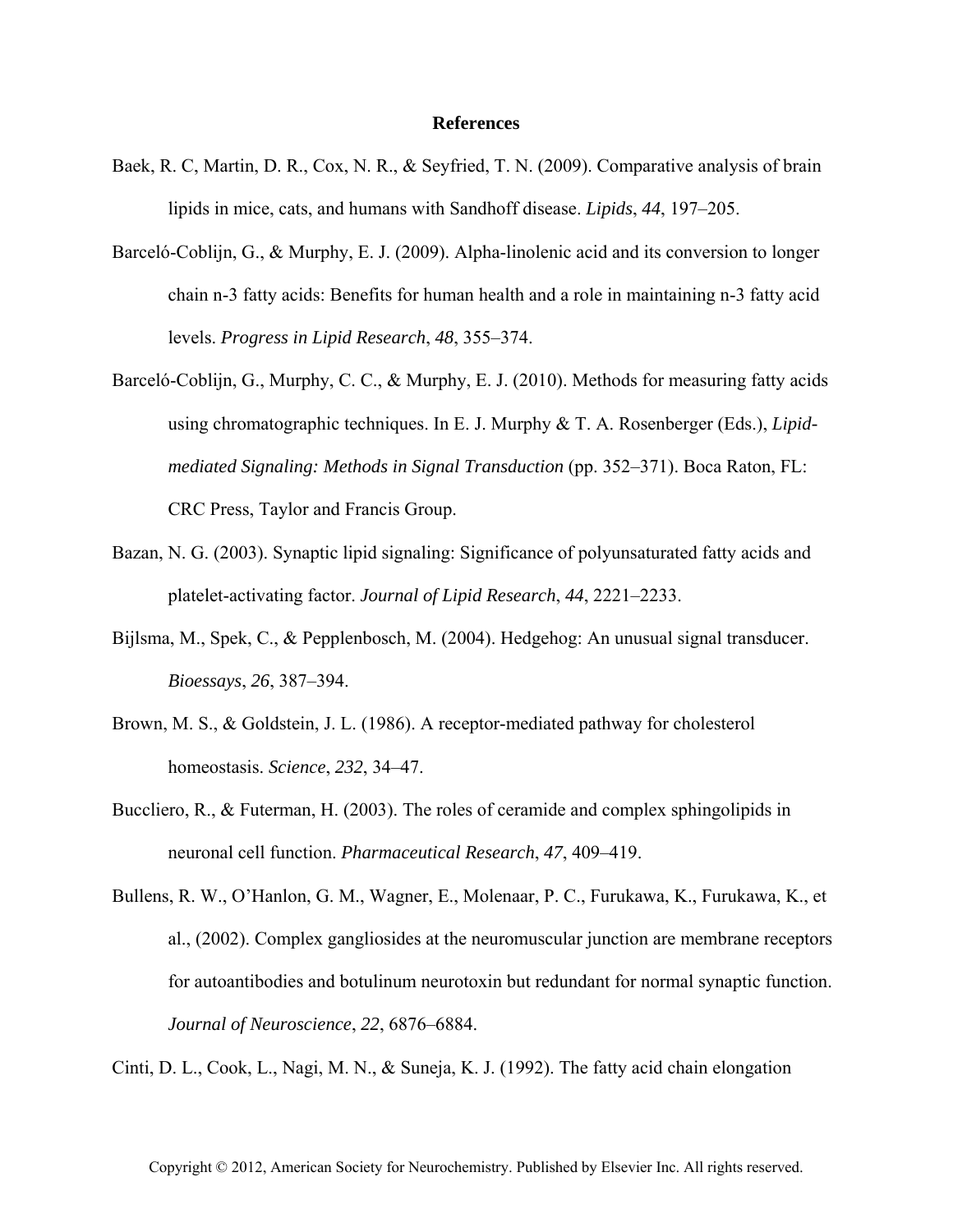system of mammalian endoplasmic reticulum. *Progress in Lipid Research*, *31*, 1–51.

- Contreras, F. X., Sánchez-Magraner, L., Alonso, A., & Goñi, F. M. (2010). Transbilayer (flipflop) lipid motion and lipid scrambling in membranes. *FEBS Letters*, *584*(9), 1779–1786.
- Daleke, D. L., & Lyles, J. E. (2000). Identification and purification of aminophospholipid flippases. *Biochimica et Biophysica Acta*, *1486*, 108–112.
- De Rosa, M. F., Sillence, D., Ackerley, C., & Lingwood, C. (2003). Role of multiple drug resistance protein 1 in neutral but not acidic glycosphingolipid biosynthesis. *Journal of Biological Chemistry*, *279*, 7867–7876.
- Dietschy, M. (2009). Central nervous system: Cholesterol turnover, brain development and neurodegeneration. *Journal of Biological Chemistry*, *390*, 287–293. (Review).
- Folch, J., Lees, M, & Sloane-Stanley, G. H. (1957). A simple method for the isolation and purification of total lipides from animal tissues. *Journal of Biological Chemistry*, *226*, 497–507.
- Glomset, J. A., Gebb, M. H., & Farnsworth, C. C. (1990). Prenyl proteins in eukaryotic cells: A new type of membrane anchor. *Trends in Biochemical Sciences*, *15*, 139–142.
- Gulbins, E. (2003). Regulation of death receptor signaling and apoptosis by ceramide. *Pharmacological Research*, *47*, 393–399.
- Hajra, A. K. (1995). Glycerolipid biosynthesis in peroxisomes (microbodies). *Progress in Lipid Research*, *34*, 343–364.
- Hajra, A. K., Fisher, S. K., & Agranoff, B. W. (1987). Isolation, separation and analysis of phosphoinositides from biological sources. In A. A. Boulton, G. B. Baker, & L. A. Horrocks (Eds.), *Neuromethods (Neurochemistry). Lipids and Related Compounds* (Vol. 8). Clifton, NJ: Humana Press.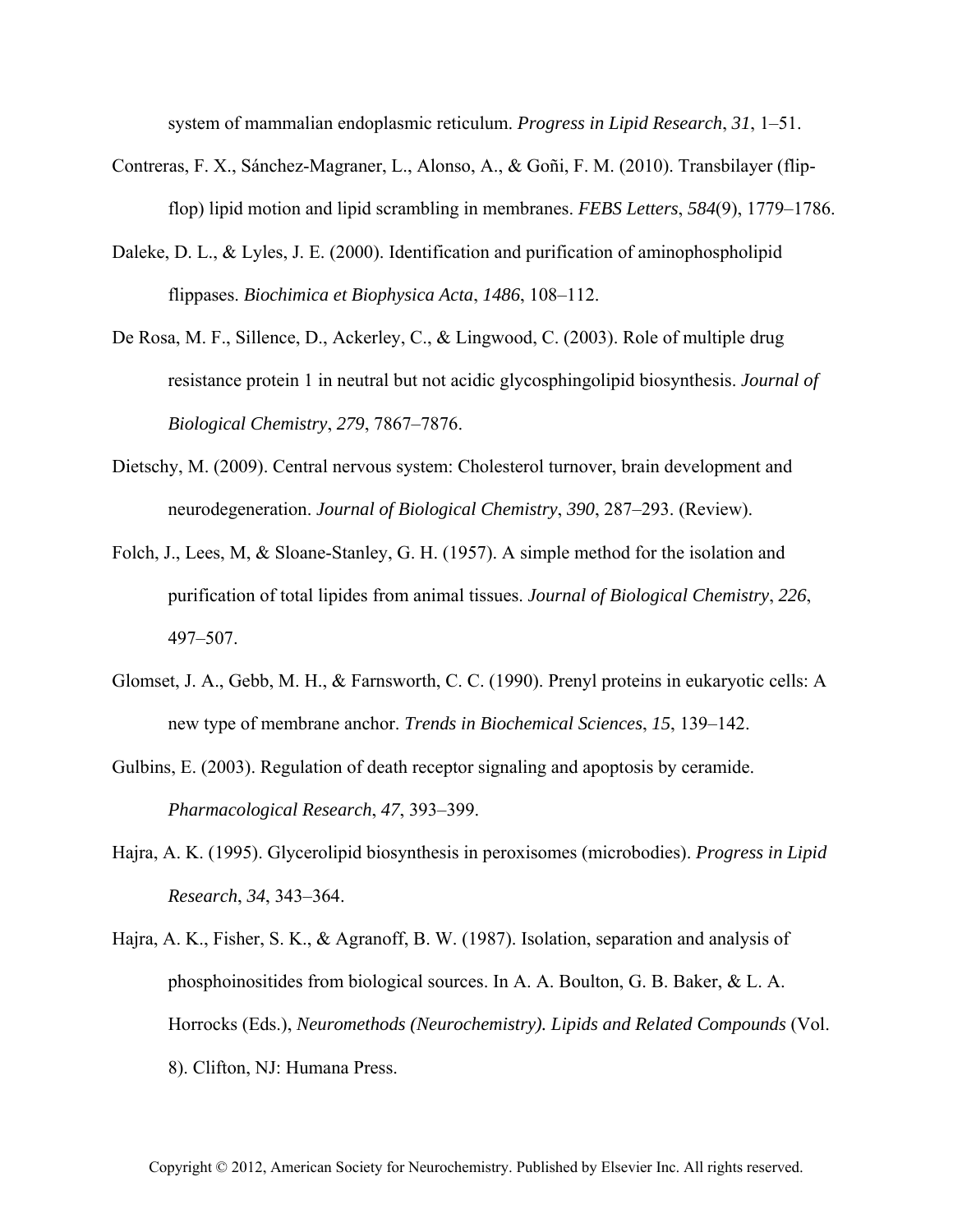- Han, X., & Gross, R. W. (2003). Global analysis of cellular lipidomes directly from crude biological samples by ESI mass spectrometry: A bridge to lipidomics. *Journal of Lipid Research*, *44*, 1071–1079.
- Haughey, N. J. (2010). Sphingolipids in neurodegeneration. *Neuromolecular Medicine 12,* 301– 305.
- Ishibashi, T., Dupree, J. L., Ikenaka, K., Hirahara, Y., Honke, K., Peles, E., et al., (2002). A myelin galactolipid, sulfatide, is essential for maintenance of channels on myelinated axons but not essential for initial cluster formation. *Journal of Neuroscience*, *22*, 6507– 6514.
- Jana, A., Hogan, E. L., & Pahan, K. (2009). Ceramide and neurodegeneration: Susceptibility of neurons and oligodendrocytes to cell damage and death. *Journal of Neurological Sciences*, *278*, 5–15.
- Kang, R., Wan, J., Arstikaitis, P., Takahashi, H., Huang, K., Bailey, A. O., et al. (2008). Neural palmitoyl-proteomics reveals dynamic synaptic palmitoylation. *Nature*, *456*(7224), 904–909.
- Kennedy, E. P. (1986). The biosynthesis of phospholipids. In J. A. F. Op den Kamp, B. Roelofsen & K. W. A. Wirtz (Eds.), *Lipids and Membranes: Past, Present and Future* (pp. 171–206). Amsterdam: Elsevier.
- Lee, C., & Hajra, A. K. (1991). Molecular species of diacylglycerols and phosphoglycerides and the postmortem changes in the molecular species of diacylglycerols in rat brain. *Journal of Neurochemistry*, *56*, 370–379.
- Levental, I., Grzybek, M., & Simons, K. (2010). Greasing their way: Lipid modifications determine protein association with membrane rafts. *Biochemistry*, *49*(30), 6305–6316.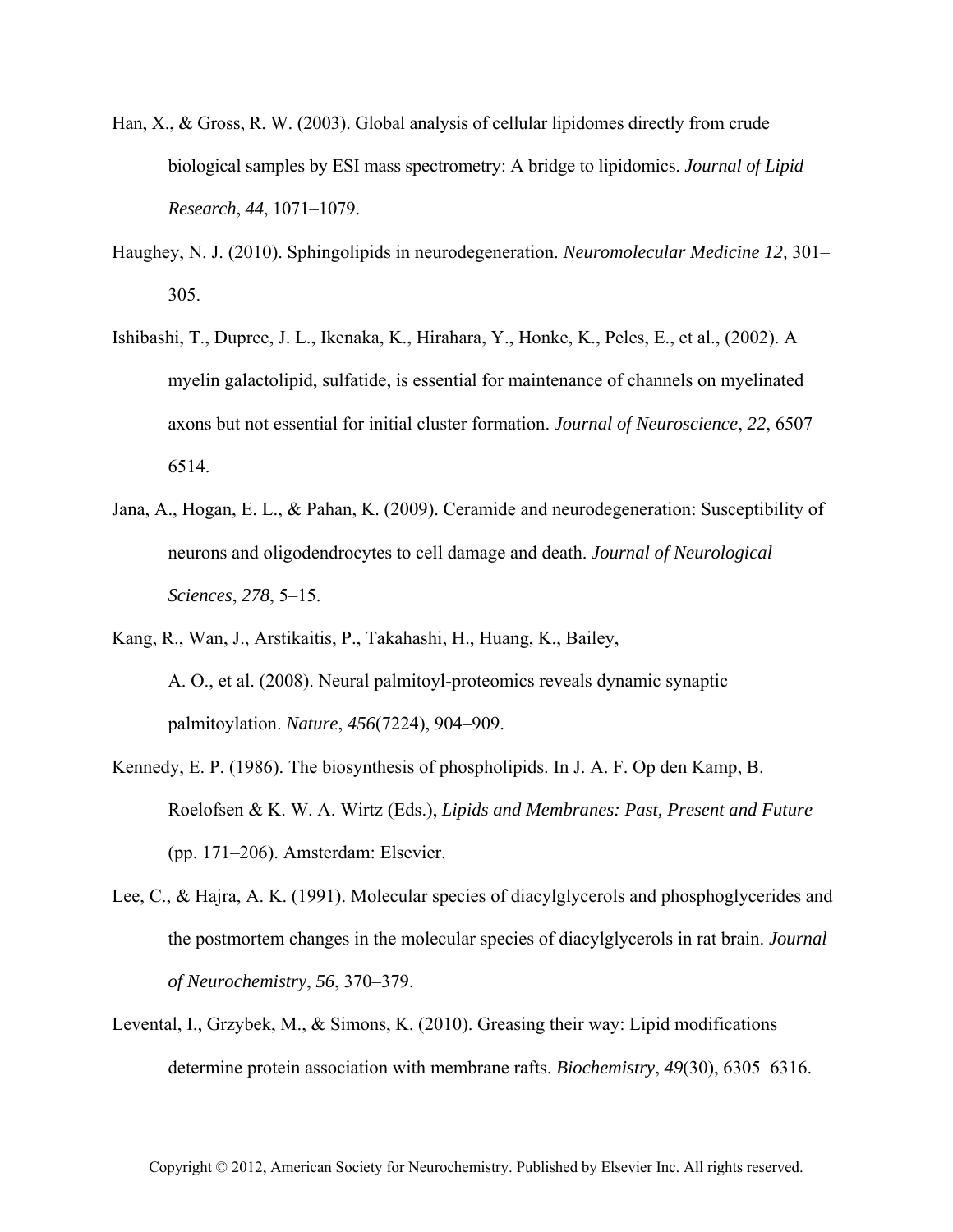(Review).

- Maxfield, F. R., & Wustner, D. (2002). Intracellular cholesterol transport. *Journal of Clinical Investigation*, *110*, 891–898.
- Mendelson, W. B., & Basile, A. S. (2001). The hypnotic actions of the fatty acid amide, oleamide. *Neuropsychopharmacology*, *25*(Suppl. 5), S36–S39.
- Milner, P. G., Lackman, S. M., & Murphy, E. J. (2010). Methods for measuring fatty acid uptake and targeting in cultured cells and *in vivo*. In E. J. Murphy & T. A. Rosenberger (Eds.), *Lipid-mediated Signaling: Methods in Signal Transduction* (pp. 373–394). Boca Raton, FL: CRC Press, Taylor and Francis Group.
- Moser, H. W., Smith, K. D., Watkins, P. A., Powers, J., & Moser, A. B. (2001). X-linked adrenoleukodystrophy. In C. R. Scriver, A. L. Beaudet, W. S. Sly, D. Valle, C. Barton, K. Kinzler & B. Vogelstein (Eds.), *The Metabolic and Molecular Basis of Inherited Disease* (pp. 3257–3301) (8th ed.). New York, NY: McGraw-Hill. http:*//*www.ommbid.com/
- Radin, N. S. (1984). Biosynthesis of the sphingoid bases: A provocation. *Journal of Lipid Research*, *25*, 1536–1560.
- Satoh, S., Matsumura, H., Suzuki, F., & Hayaishi, O. (1996). Promotion of sleep mediated by the A2-adenosine receptor and possible involvement of this receptor in the sleep induced by prostaglandin  $D_2$  in rats. *Proceedings of the National Academy of Sciences of the United States of America*, *93*, 5980–5984.
- Sastry, P. S. (1985). Lipids of nervous tissue: Composition and metabolism. *Progress in Lipid Research*, *24*, 69–176.
- Soliven, B., Miron, V., & Chun, J. (2011). The neurobiology of sphingosine 1-phosphate signaling and sphingosine 1-phosphate receptor modulators. *Neurology*, *76*(8 Suppl. 3),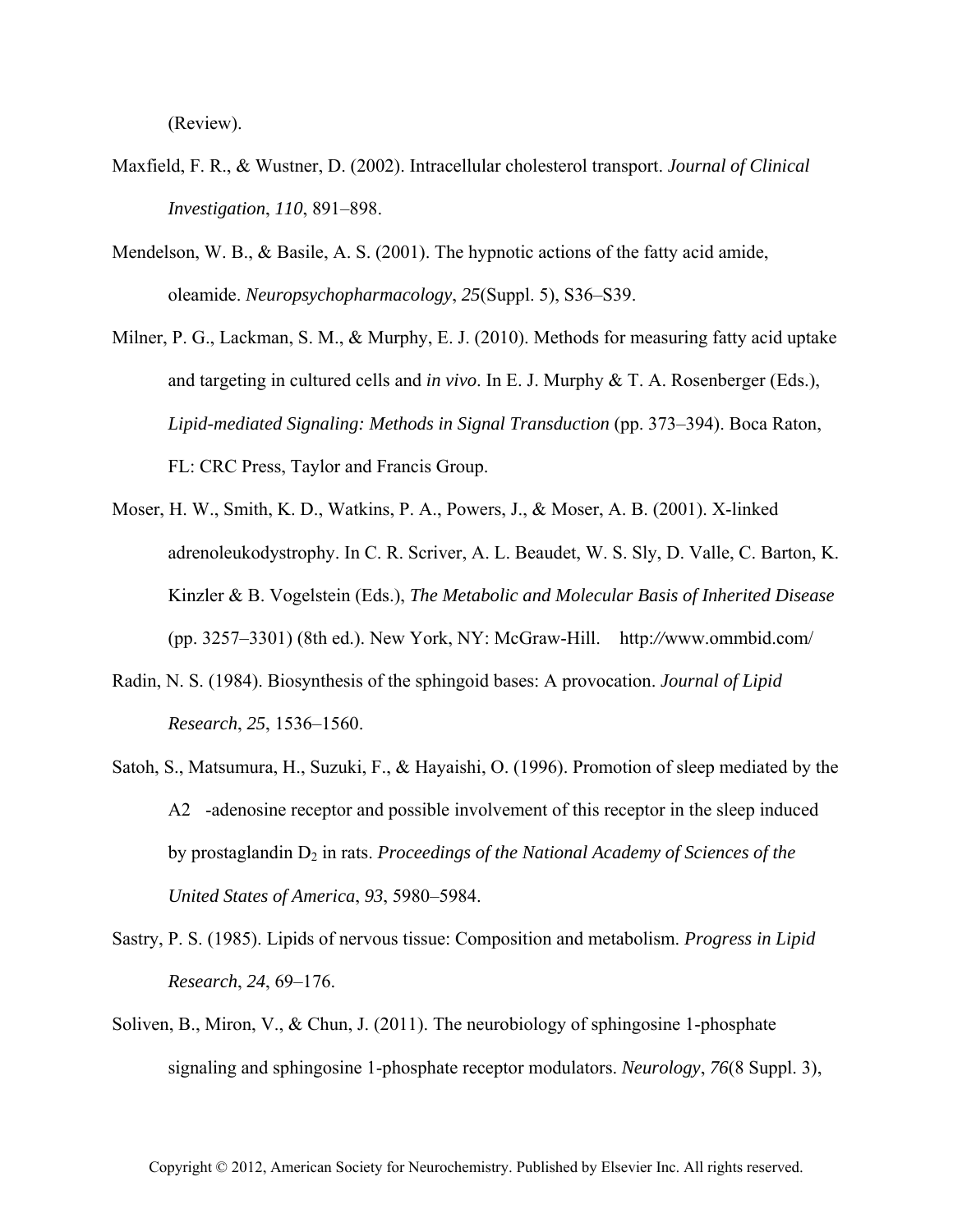- Sprecher, H. (2000). Metabolism of highly unsaturated n 3 and n 6 fatty acids. *Biochimica et Biophysica Acta*, *1486*, 219–231.
- Sugira, T., & Waku, K. (2002). Cannabinoid receptors and their endogenous ligands. *Journal of Biochemistry*, *132*, 7–12.
- Suzuki, K. (1981). Chemistry and metabolism of brain lipids. In G. J. Siegel, R. W. Albers, B. W. Agranoff & R. Katzman (Eds.), *Basic Neurochemistry* (pp. 355–370) (3rd ed.). Boston, MA: Little, Brown & Co.
- Thudichum, J. L. W. (1884). *A Treatise on the Chemical Constitution of the Brain*. London: Bailliere, Tindall, and Cox.
- Voelker, D. R. (2003). New perspectives on the regulation of intermembrane glycerophospholipid traffic. *Journal of Lipid Research*, *44*, 441–449.
- Voss, A., Reinhart, M., Sankarappa, S., & Sprecher, H. (1991). The metabolism of 7, 10, 13, 16, 19-docosapentaenoic acid to 4, 7, 10, 13, 16, 19-docosahexaenoic acid in rat liver is independent of 4-desaturase. *Journal of Biological Chemistry*, *266*, 1995–2000.
- Wanders, R. J., Jakobs, C., & Skjeldal, O. H. (2001). Refsum disease. In C. R. Scriver, A. L. Beaudet & W. S. Sly (Eds.), *The Metabolic and Molecular Basis of Inherited Disease* (pp. 3303–3321) (8th ed.). New York, NY: McGraw-Hill. http:*//*www.ommbid.com/
- Wells, M. A., & Dittmer, J. C. (1967). A comprehensive study of the postnatal changes in the concentration of the lipids of developing rat brain. *Biochemistry*, *10*, 3169–3175.
- Williamson, P., & Schlegel, R. A. (2002). Transbilayer phospholipid movement and the clearance of apoptotic cells. *Biochimica et Biophysica Acta*, *1585*, 53–63.
- Yu, R. K., & Ando, S. (1980). Structures of some new complex gangliosides. In L. Svennerholm,